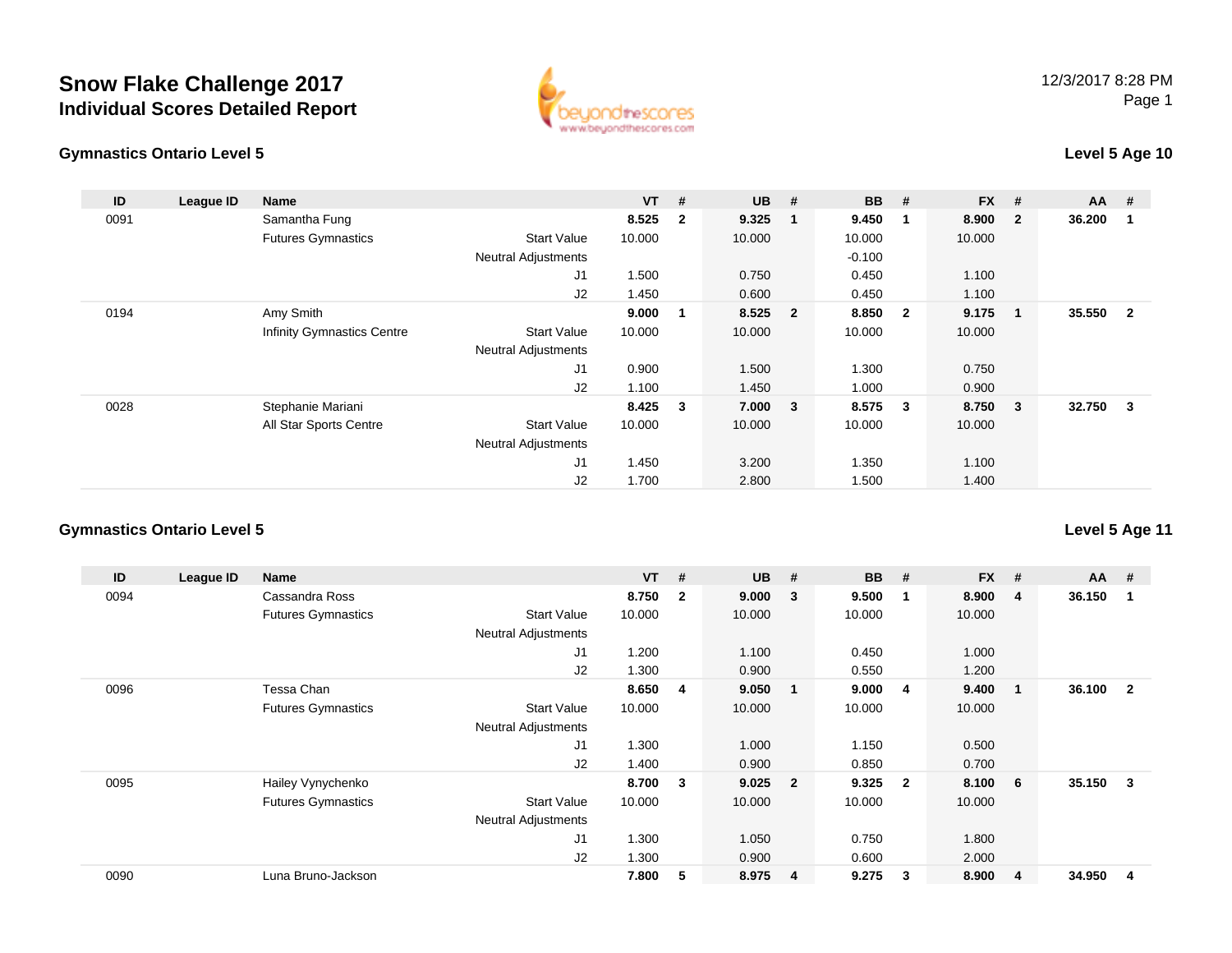

|      | <b>Futures Gymnastics</b>  | <b>Start Value</b><br><b>Neutral Adjustments</b> | 10.000 |             | 10.000 |                | 10.000   |                | 10.000 |                |          |   |
|------|----------------------------|--------------------------------------------------|--------|-------------|--------|----------------|----------|----------------|--------|----------------|----------|---|
|      |                            | J1                                               | 2.200  |             | 0.950  |                | 0.700    |                | 1.100  |                |          |   |
|      |                            | J2                                               | 2.200  |             | 1.100  |                | 0.750    |                | 1.100  |                |          |   |
| 0191 | Anika Piche                |                                                  | 8.825  | $\mathbf 1$ | 8.250  | 5              | 8.575    | 5              | 9.225  | $\overline{2}$ | 34.875   | 5 |
|      | Infinity Gymnastics Centre | <b>Start Value</b>                               | 10.000 |             | 10.000 |                | 10.000   |                | 10.000 |                |          |   |
|      |                            | Neutral Adjustments                              |        |             |        |                |          |                |        |                |          |   |
|      |                            | J1                                               | 1.050  |             | 1.600  |                | 1.550    |                | 0.650  |                |          |   |
|      |                            | J2                                               | 1.300  |             | 1.900  |                | 1.300    |                | 0.900  |                |          |   |
| 0022 | Maya Przedmojski           |                                                  | 8.650  | 4           | 7.850  | 6              | 8.125    | 6              | 9.025  | $\mathbf{3}$   | 33.650 6 |   |
|      | All Star Sports Centre     | <b>Start Value</b>                               | 10.000 |             | 10.000 |                | 10.000   |                | 10.000 |                |          |   |
|      |                            | <b>Neutral Adjustments</b>                       |        |             |        |                | $-0.100$ |                |        |                |          |   |
|      |                            | J <sub>1</sub>                                   | 1.300  |             | 2.200  |                | 1.950    |                | 1.050  |                |          |   |
|      |                            | J2                                               | 1.400  |             | 2.100  |                | 1.600    |                | 0.900  |                |          |   |
| 0210 | Elisha Atyeo               |                                                  | 7.500  | 6           | 7.550  | $\overline{7}$ | 8.000    | $\overline{7}$ | 8.350  | 5              | 31.400 7 |   |
|      | Flip 'n' Wicked Gymnastics | <b>Start Value</b>                               | 10.000 |             | 10.000 |                | 10.000   |                | 10.000 |                |          |   |
|      |                            | <b>Neutral Adjustments</b>                       |        |             |        |                |          |                |        |                |          |   |
|      |                            | J1                                               | 2.400  |             | 2.500  |                | 2.000    |                | 1.600  |                |          |   |
|      |                            | J <sub>2</sub>                                   | 2.600  |             | 2.400  |                | 2.000    |                | 1.700  |                |          |   |
|      |                            |                                                  |        |             |        |                |          |                |        |                |          |   |

### **Gymnastics Ontario Level 5**

**Level 5 Age 12**

| ID   | League ID | <b>Name</b>               |                            | $VT$ # |                         | <b>UB</b> | #                       | <b>BB</b> | #            | $FX$ # |                         | <b>AA</b> | - #                     |
|------|-----------|---------------------------|----------------------------|--------|-------------------------|-----------|-------------------------|-----------|--------------|--------|-------------------------|-----------|-------------------------|
| 0093 |           | Corynn Fowler             |                            | 9.000  |                         | 9.250     |                         | 8.875     | $\mathbf{2}$ | 8.825  | $\overline{\mathbf{2}}$ | 35.950    |                         |
|      |           | <b>Futures Gymnastics</b> | <b>Start Value</b>         | 10.000 |                         | 10.000    |                         | 10.000    |              | 10.000 |                         |           |                         |
|      |           |                           | <b>Neutral Adjustments</b> |        |                         |           |                         |           |              |        |                         |           |                         |
|      |           |                           | J1                         | 0.900  |                         | 0.650     |                         | 1.150     |              | 1.050  |                         |           |                         |
|      |           |                           | J2                         | 1.100  |                         | 0.850     |                         | 1.100     |              | 1.300  |                         |           |                         |
| 0035 |           | Simone Hernandez          |                            | 8.350  | $\overline{\mathbf{2}}$ | 8.050     | $\overline{\mathbf{2}}$ | 9.100     |              | 9.150  |                         | 34.650    | $\overline{\mathbf{2}}$ |
|      |           | All Star Sports Centre    | <b>Start Value</b>         | 10.000 |                         | 10.000    |                         | 10.000    |              | 10.000 |                         |           |                         |
|      |           |                           | <b>Neutral Adjustments</b> |        |                         |           |                         |           |              |        |                         |           |                         |
|      |           |                           | J1                         | 1.550  |                         | 2.100     |                         | 0.800     |              | 0.750  |                         |           |                         |
|      |           |                           | J2                         | 1.750  |                         | 1.800     |                         | 1.000     |              | 0.950  |                         |           |                         |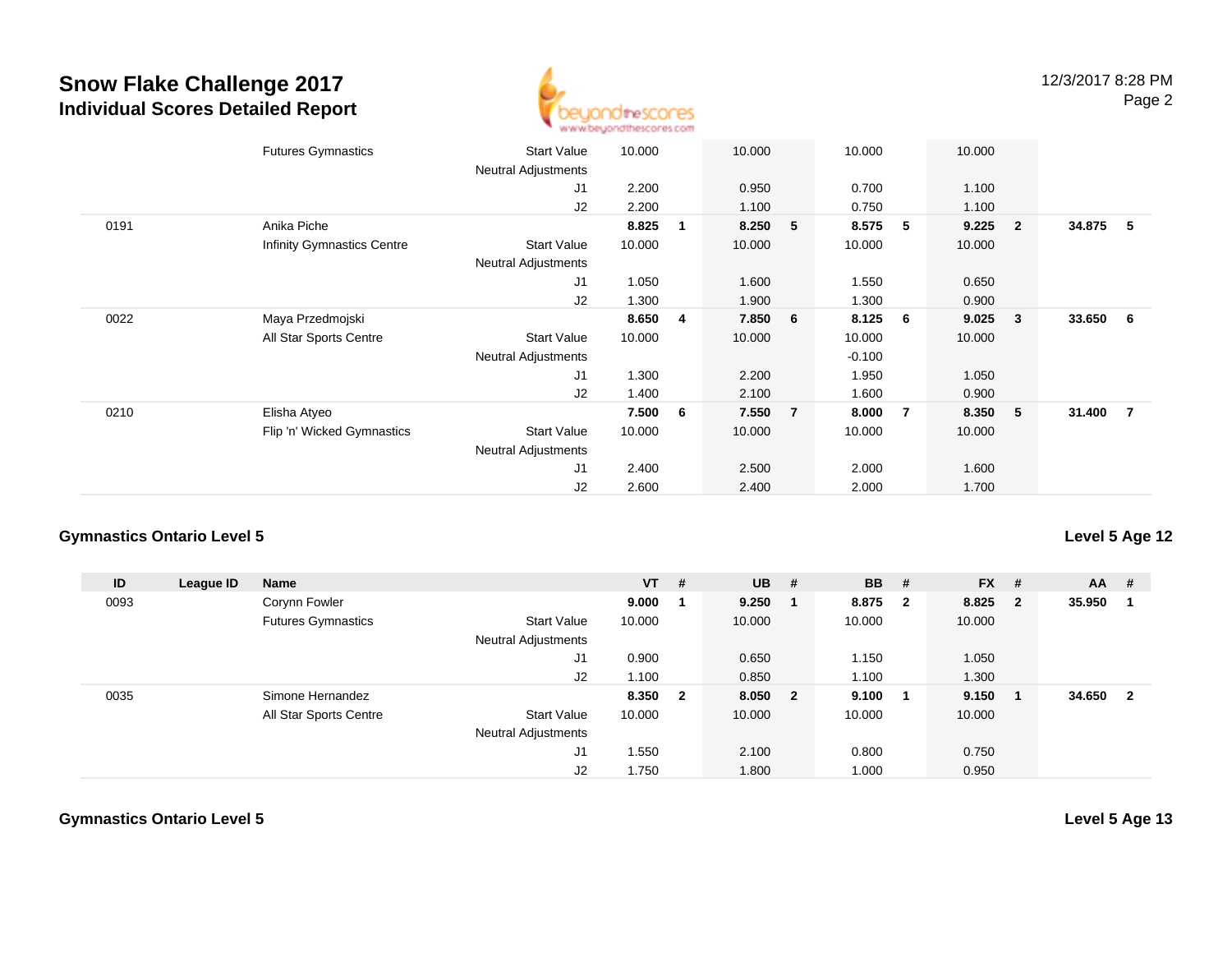

**ID League ID Name VT # UB # BB # FX # AA #** 0066 Adriann Fluke **9.575 <sup>1</sup> 9.350 <sup>3</sup> 9.300 <sup>2</sup> 9.125 <sup>3</sup> 37.350 <sup>1</sup>** Champions Gymnastics Start Valuee 10.000 10.000 10.000 10.000 Neutral Adjustments J1 0.450 0.600 0.750 0.850 J2 0.400 0.700 0.650 0.900 0063 Ariane Carr **9.100 <sup>4</sup> 9.250 <sup>4</sup> 9.050 <sup>4</sup> 9.225 <sup>2</sup> 36.625 <sup>2</sup>** Champions Gymnastics Start Valuee 10.000 10.000 10.000 10.000 Neutral Adjustments J1 0.800 0.750 0.850 0.850 J2 1.000 0.750 1.050 0.700 0064 Stella Carr **9.425 <sup>2</sup> 9.600 <sup>1</sup> 8.625 <sup>7</sup> 8.950 <sup>5</sup> 36.600 <sup>3</sup>** Champions Gymnastics Start Valuee 10.000 10.000 10.000 10.000 Neutral Adjustments $\sim$  -0.100 1.250 J1 0.600 0.350 1.250 1.050 J2 0.550 0.450 1.300 1.050 0195 Lauren Smith **8.550 <sup>7</sup> 9.400 <sup>2</sup> 9.075 <sup>3</sup> 9.300 <sup>1</sup> 36.325 <sup>4</sup>** Infinity Gymnastics Centre Start Value 10.000 10.000 10.000 10.000 Neutral Adjustments $\sim$  -0.100 0.850 J1 1.550 0.550 0.850 0.700 J2 1.350 0.650 0.800 0.700 0209 Grace Birnie **9.225 <sup>3</sup> 7.700 <sup>8</sup> 9.025 <sup>5</sup> 9.225 <sup>2</sup> 35.175 <sup>5</sup>** Flip 'n' Wicked Gymnastics Start Valuee 10.000 10.000 10.000 10.000 Neutral Adjustments J1 0.750 2.400 1.050 0.750 J2 0.800 2.200 0.900 0.800 0092 Kai Daniel **9.000 <sup>5</sup> 8.350 <sup>5</sup> 7.900 <sup>9</sup> 9.075 <sup>4</sup> 34.325 <sup>6</sup>** Futures Gymnastics Start Valuee 10.000 10.000 10.000 10.000 Neutral Adjustments J1 1.000 1.700 2.100 0.950 J2 1.000 1.600 2.100 0.900 0036 Amy Paterson **8.650 <sup>6</sup> 7.700 <sup>8</sup> 8.875 <sup>6</sup> 8.675 <sup>7</sup> 33.900 <sup>7</sup>** All Star Sports Centre Start Value 10.000 10.000 10.000 10.000 Neutral Adjustments J1 1.400 2.500 1.150 1.300 J2 1.300 2.100 1.100 1.350 0033 Olivia Beckett **8.550 <sup>7</sup> 8.250 <sup>6</sup> 7.925 <sup>8</sup> 8.750 <sup>6</sup> 33.475 <sup>8</sup>** All Star Sports Centre Start Value 10.000 10.000 10.000 10.000 Neutral Adjustments J11.500 1.800 2.250 1.100